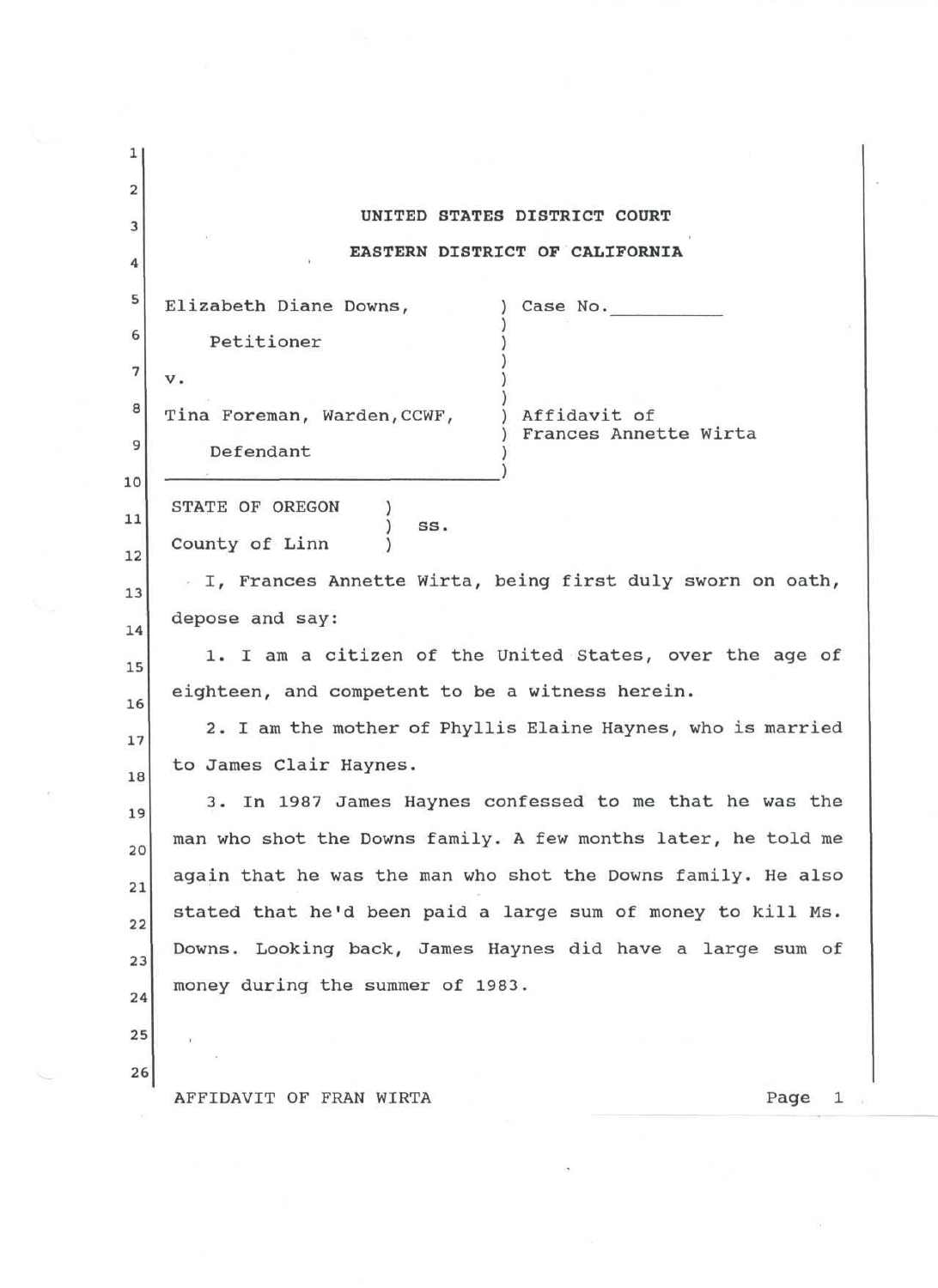$2$  4. After James Haynes confessed to me, the second time,  $_3$  that he was the male stranger who shot the Downs family, I  $_4$  asked my daughter, Phyllis Haynes if he had ever told her the  $_{5}$  same thing. She told me that Mr. Haynes had confessed to being  $6$  the man who shot the Downs family on two occasions. Knowing  $7$  the State of Oregon would never admit to wrongly convicting  $\alpha$  Ms. Downs, I decided to ignore James Haynes confession and g hope if we all dismissed his guilt, my daughter and my 10 grandchildren would be spared his violence.

5. More recently, James Haynes has begun threatening to  $11$  $_{12}$  kill members of my family when he is angry. He has beat my daughter, Phyllis, bloody several times and has thrown his own  $13$  $_{14}$  children across the room and down the stairs. I could no 15 longer ignore his repeated confessions to the murder of Cheryl 16 Downs and continue to hope my grandchildren would remain safe. 17 6. In August, 1993, I approached James Haynes best friend, 18 Clayton Nyston. I asked what he knew of the Downs shooting.  $_{19}$  His response was, "I've been waiting for 10 years for someone to ask me about that." Clayton Nyston told me that James 20 Haynes came to him the night of the shooting with a blood  $21$ 22 spattered T-shirt wrapped around something heavy. The T-shirt  $_{23}$  and its contents were buried. Clayton Nyston also told me that  $_{24}$  two days after the shooting incident, James Haynes confessed  $_{25}$  to receiving \$25,000 to kill a woman who had seen something

AFFIDAVIT OF FRAN WIRTA **Example 2** Page 2

**26**

1